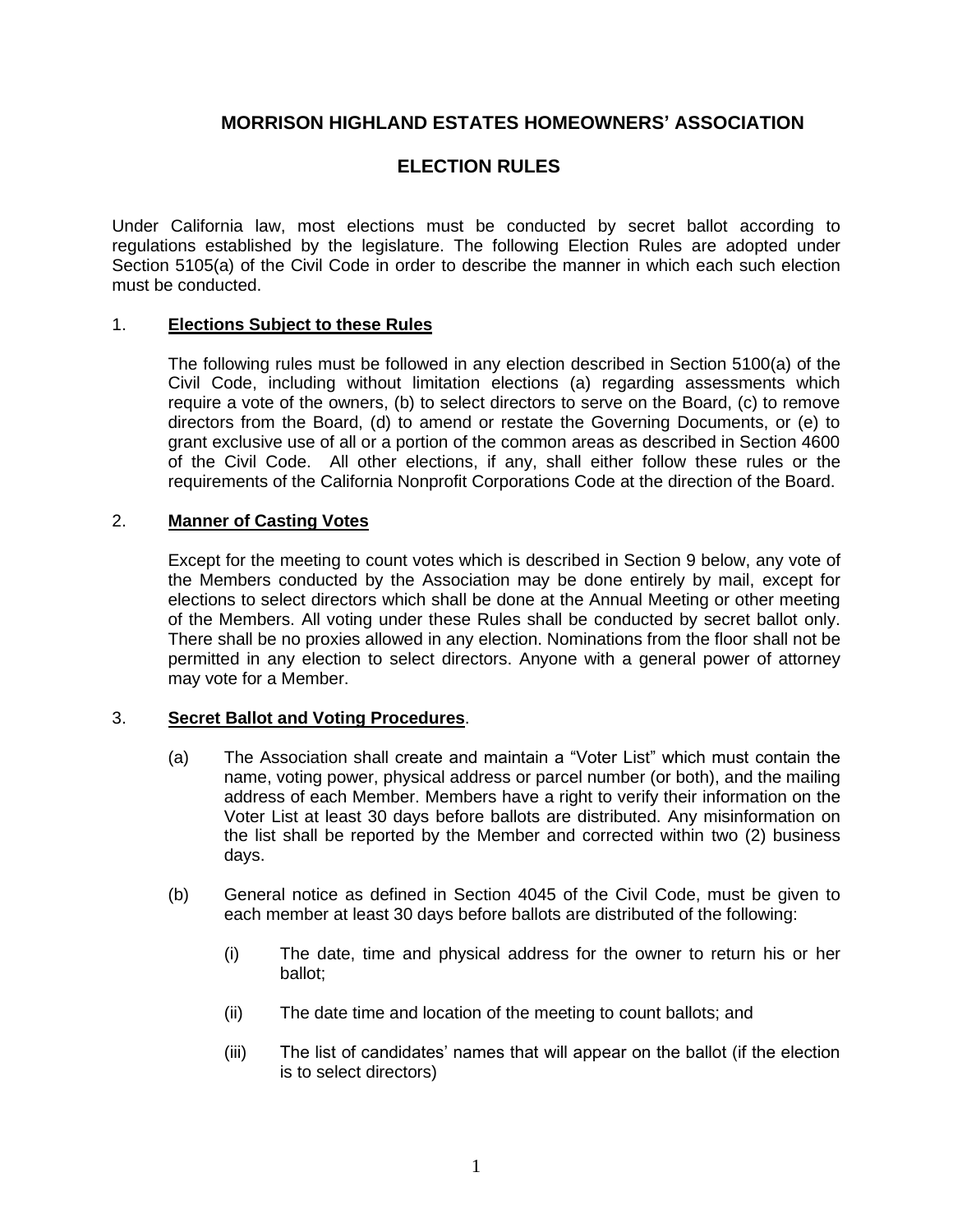- (c) At least 30 days prior to the election, the inspector of elections shall deliver to each Member by individual delivery as defined in Section 4040 of the Civil Code (or by website posting when wording regarding website posting is stated on the ballot), the ballot, voting instructions and a copy of these Election Rules.
- (d) In any election subject to these Rules, two pre-addressed envelopes with instructions on how to complete and return the ballots must be sent by first class mail or delivered as otherwise permitted in Section 4040 of the Civil Code, to each Member, not less than thirty (30) days prior to the deadline for voting.
- (e) Ballots circulated to each Member shall identify the proposed action and provide an opportunity to specify approval or disapproval. If the voting is conducted through the mail, it must specify the date upon which the ballot must be returned to the inspector of elections. The voting instructions accompanying the ballots shall reflect a date by which the ballots must be delivered to the location designated.
- (f) The sealed ballots at all times shall be in the custody of the inspector of elections or at a location designated by the inspector until after tabulation of the vote, at which time custody can then be transferred to the Association. After tabulation, ballots shall be stored by the Association in a secure place for not less than one (1) year after the date of the election.
- (g) The board may extend the balloting period if by the original deadline fewer than all of the Owners have voted. Notice of the new due date shall be given in writing to all Members by General Notice as provided in Section 4045 of the Civil Code.
- (h) The Association may not deny a ballot to a Member for any reason and must give a ballot to a person who holds a general power of attorney for an owner.
- (i) Once a ballot has been returned by an owner, he or she may not retrieve the ballot and/or change his or her vote.
- (j) If, upon reviewing a ballot timely submitted, the Inspector of Elections cannot clearly ascertain from the face of the ballot how the Member intended to vote, the Inspector may contact the Member, if he or she is identifiable, to seek clarification or correction of the ballot; provided, however, if any one Member is contacted for this purpose then all Members whose ballots were not counted for this reason must be contacted.
- (k) The sealed ballots, signed voter envelopes, voter list, proxies, and candidate registration list must be kept and remain in the custody of the inspector of elections or at a designated location until after the votes are counted. These materials will be treated as "association records" under Section 5200(a) of the Civil Code that are subject to inspection and copying by an owner.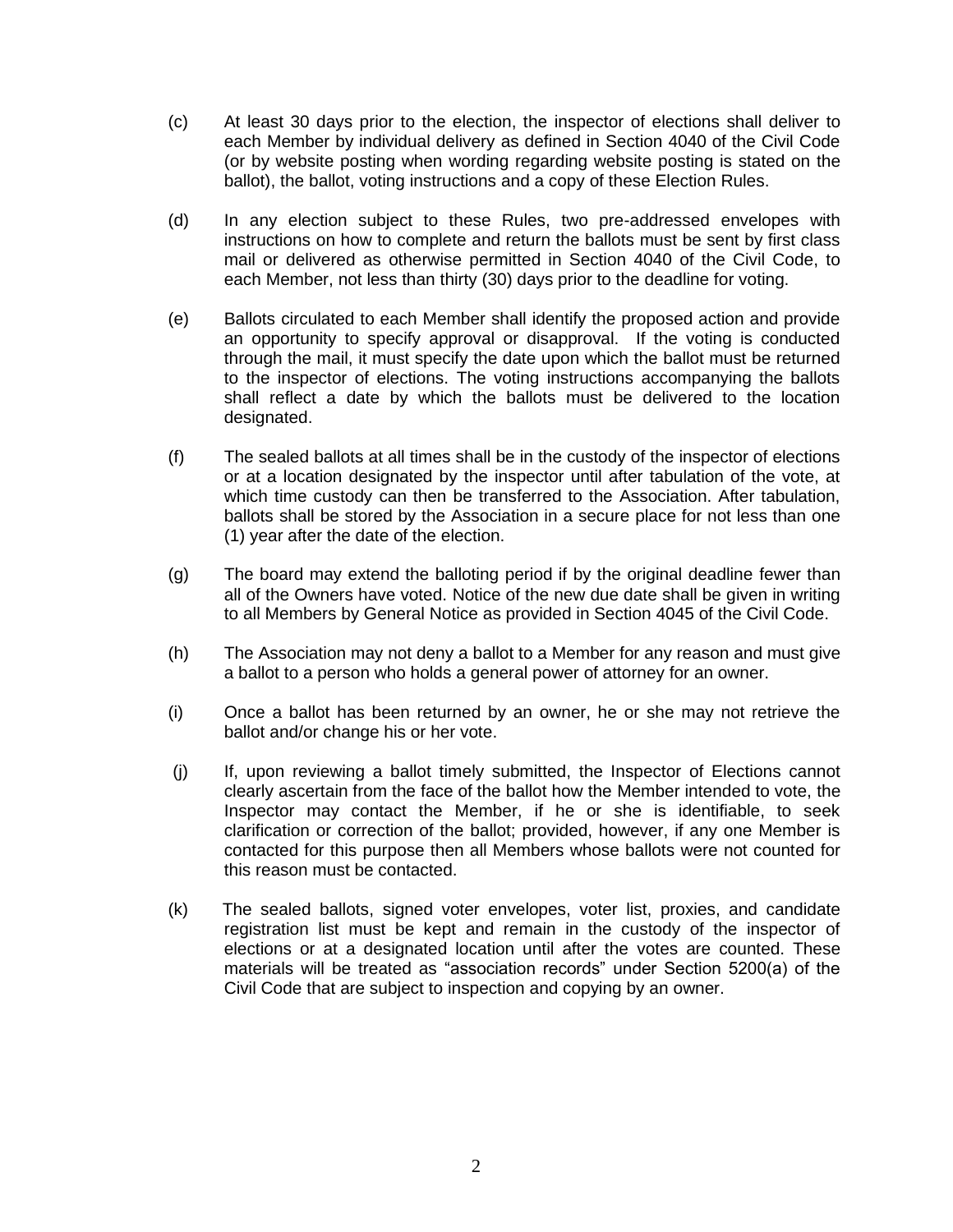#### 4. **Special Rules for Electing Directors**

In addition to the secret ballot and voting procedures described in Section 3 above, the following additional rules will apply in elections to choose directors.

- (a) Elections must be held at the end of each director's expiring term, and not less than every four years.
- (b) Management shall create and maintain as a permanent record of the Association a "candidate registration list."
- (c) Members have a right to verify their information on the candidate registration list at least 30 days before ballots are distributed. Any misinformation on the list shall be reported by the Member and corrected within two (2) business days.
- (d) General notice (or individual notice if requested), as defined in Section 4045 of the Civil Code, must be given to each Member at least 30 days before the nomination deadline, identifying the date that nominations are due and describing the procedure for submitting a nomination. The Association shall send this written notice to the Members at least 95 days before the election date, soliciting nominations and giving qualified Members 30 days to respond.
- (e) If, by the deadline specified for nominations to be submitted, the election is uncontested in that the number of qualified, declared candidates does not exceed the number of positions to be filled, all such candidates will be deemed elected by acclamation, the Members will be so notified, and it will be unnecessary to conduct the actual election. It shall be noted in the minutes of the Annual Meeting that the candidates were elected by acclamation.
- (f) General notice (or individual notice if requested), as defined in Section 4045 of the Civil Code, must be given to each member at least 30 days before ballots are distributed of the following:
	- (i) The date, time and physical address for the owner to return his or her ballot;
	- (ii) The date time and location of the meeting to count ballots;
	- (iii) A list of candidates' names that will appear on the ballot.
- (g) The Association must, on request of any candidate for election to the Board and the payment by that person of postage and other reasonable costs, if any, mail materials prepared by the candidate to all Members (in a single mailing only). The materials must be reasonably related to the candidate's election and mailed within ten (10) days after the request has been made and payment of the mailing costs has been received. Alternatively, the Association may, within five (5) business days after receipt of a request, permit the candidate to inspect and copy the voter list so the candidate may do his or her own mailing.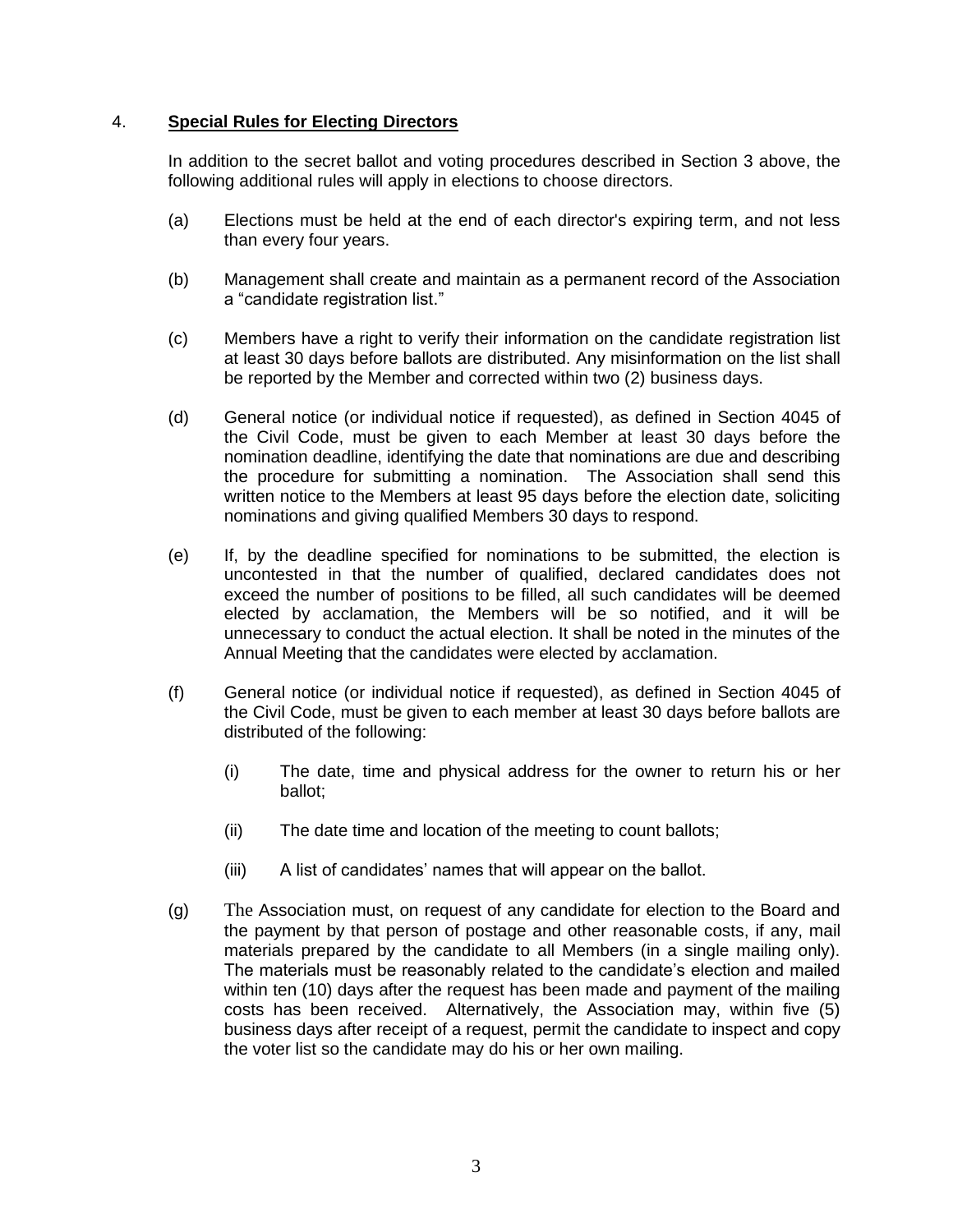## 5. **Qualifications For Directors**

- (a) Only persons who are Members at the time of nomination shall be permitted to run for or serve on the Board.
- (b) No Member may be a candidate for election to the Board if, at the time of his or her nomination and on the date of the election (i) he or she is not current in the payment of all Regular and Special Assessments owed to the Association (provided, however, if the Assessments have been paid under protest, paid pursuant to an agreed-payment plan, or the person has not been provided the opportunity to engage in internal dispute resolution with the Association, the person may run for the board), (ii) a Co-Owner of his or her Unit would be serving on the board at the same time, (iii) the nominee has a past criminal conviction that would, if elected, prevent the association from purchasing a required fidelity bond or would result in termination of an existing bond, or (iv) he or she has been a Member for less than one year on the date nominations are due.
- (c) Owners that are entities rather than individuals may appoint a natural person for nomination or service as a director.

## 6. **Nomination of Candidates**

Any Member may run for the Board unless disqualified under Rule 5 above. A Member wishing to be a candidate must submit his or her name, or have another Member do so on his or her behalf, along with a brief optional candidate statement not longer than one (1) page in length, so they are received by the Association at least 65 days before the date of the election ("Nominations Deadline"). Any person whose nomination is not received by the Nominations Deadline for any reason will not be a candidate in that election. If there are an insufficient number of qualified, declared candidates by the deadline, the new Board, after the election, will fill the vacancies by appointment.

## 7. **Voting Rights and Record Date**

Each Member shall have those voting rights that are specified in the Bylaws and Declaration. The "record date" for Members entitled to receive notice of any Association meeting where a vote will be conducted shall be the date the ballots are to be mailed to the Members.

## 8. **Inspector(s) of Election**

The Board shall appoint one or three inspector(s) of elections who shall be independent, impartial third parties. The appointment shall be made at an open meeting of the Board. The inspector(s) may appoint and oversee independent third parties to verify signatures and to count and tabulate votes. No inspector shall be someone who is employed by or under a contract with the Association for any compensable services. The inspector(s) of election shall perform those duties prescribed in Section 5110(c) of the Civil Code, including: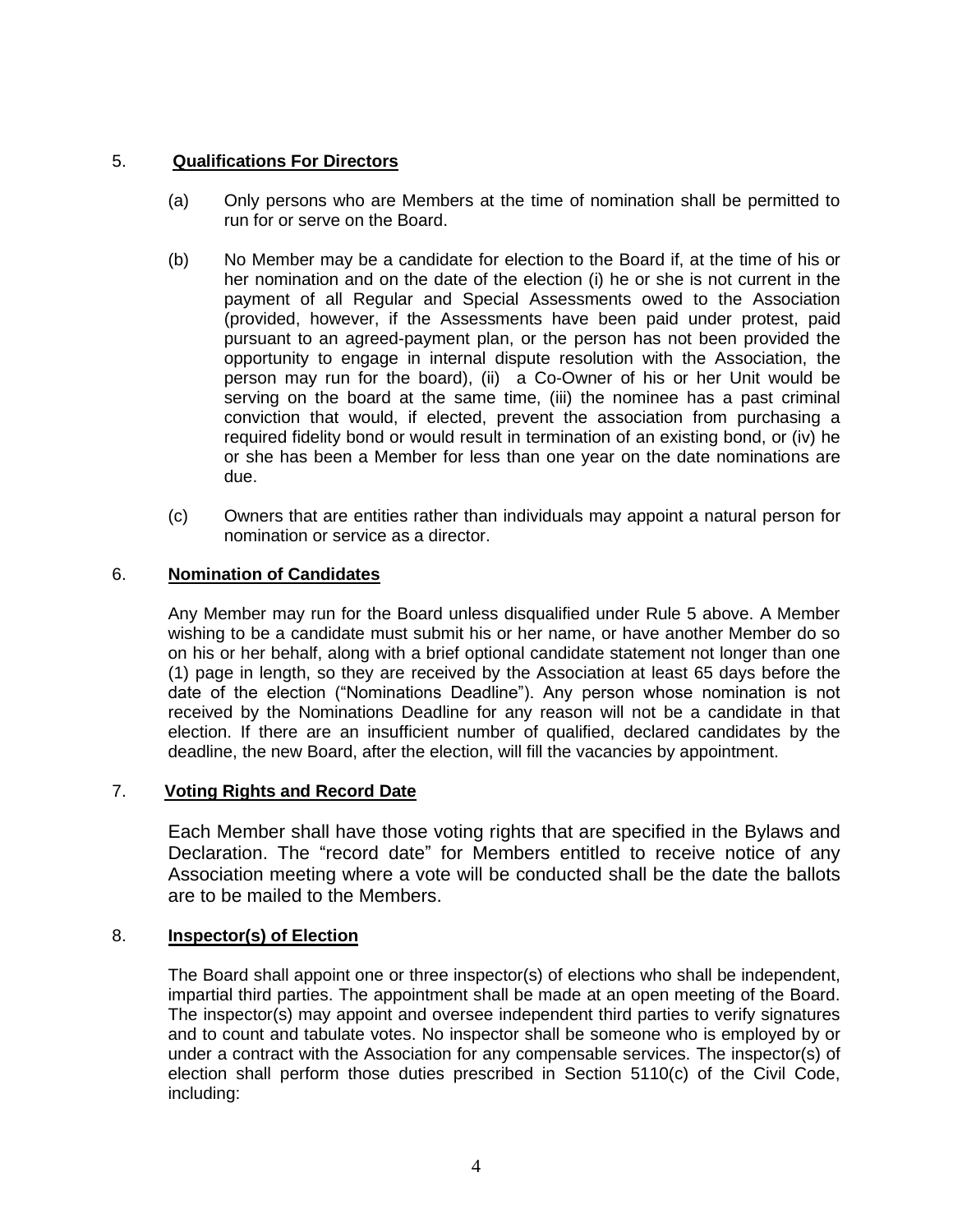- (a) Receive Ballots
- (b) Count and tabulate the votes
- (c) Determine the number of Members entitled to vote and the voting power of each
- (d) Determine the authenticity, validity, and effect of ballots
- (e) Hear and determine all challenges and questions arising out of the right to vote
- (f) Determine when the polls close consistent with the Governing Documents
- (g) Determine the tabulated results of the election
- (h) Perform any other acts in order to conduct the election with fairness and in a manner consistent with California law and the Governing Documents

## 9. **Counting Votes and Reporting Election Results**

- (a) All votes shall be counted by the inspector(s) of elections or by independent third parties appointed and supervised by the inspector(s), in public at a properly noticed open meeting of the Board or Members. Any Member, including the candidates, may witness the counting and tabulation of the votes. No person, including the inspector, shall open or otherwise review any ballot prior to the time and place at which the ballots are counted and tabulated.
- (b) The results of any election shall be promptly reported to the board of directors and shall be recorded in the minutes of the next open board meeting. Within fifteen (15) days of the election, the Board shall publicize the tabulated results of the election in a communication directed to all Members.

## 10. **Retention of Election Records**

The ballots, envelopes, voter list, and candidate registration list shall at all times be in the custody of the inspector(s) or at a location designated by the inspector(s) until after tabulation of the vote and until the time allowed by Section 5145 of the Civil Code for challenging the election has expired, at which point the records shall be transferred by the inspector(s) to the Association. If there is a recount or other challenge to the election, the inspector(s) shall, upon written request, make the ballots available for inspection and review by an Association member or that member's authorized representative. Any recount shall be conducted in a manner that preserves the confidentiality of the vote.

## 11. **Equal Access to Association Media**

If any candidate or Member advocating a point of view is provided access to Association media, newsletters, or internet website during a campaign, for purposes that are reasonably related to that election, equal access shall be provided to all Members and candidates advocating a point of view, for purposes reasonably related to the election. The Association shall not edit or redact any content from these communications but may